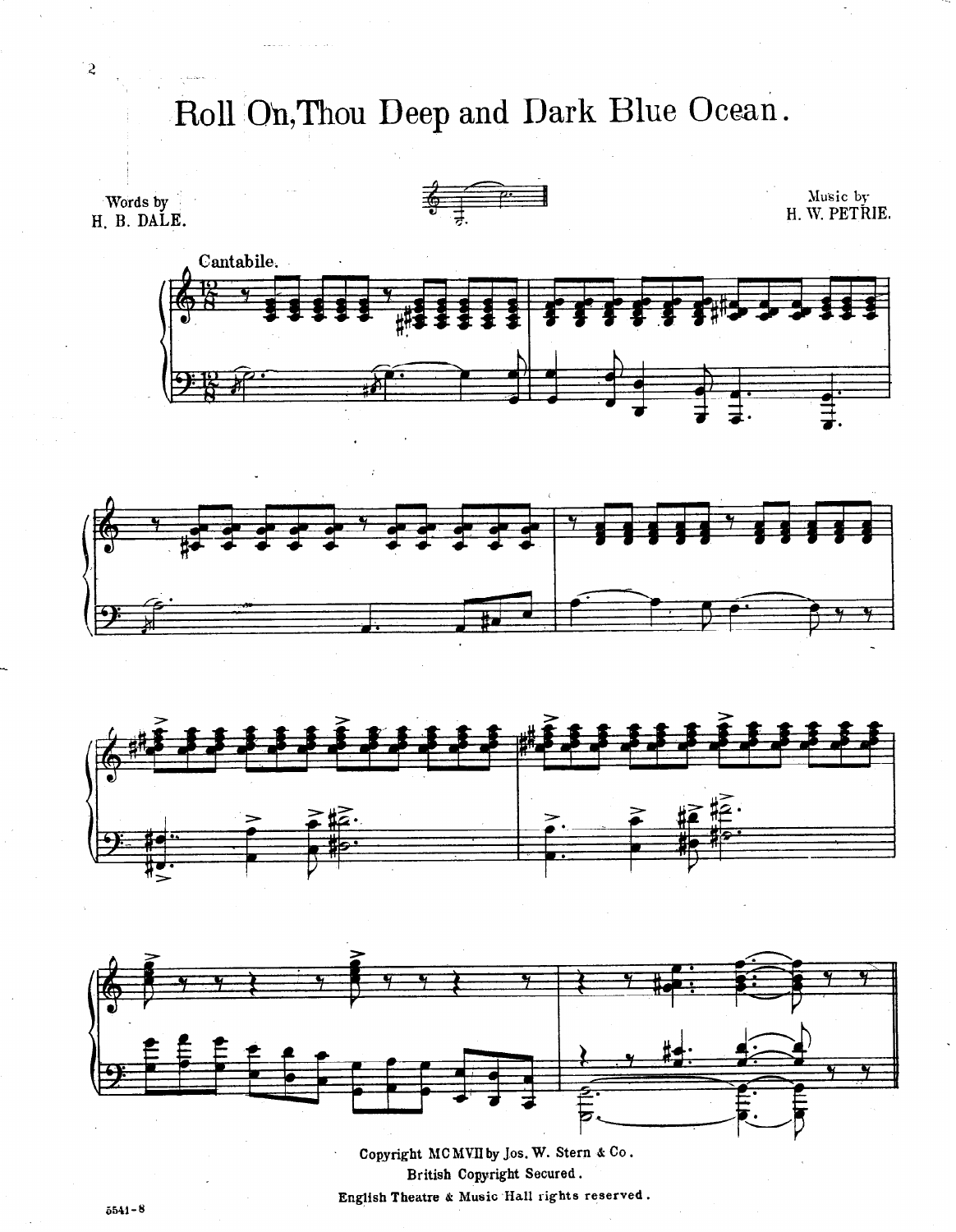

 $\ddot{\bullet}$ 

 $5541 - 8$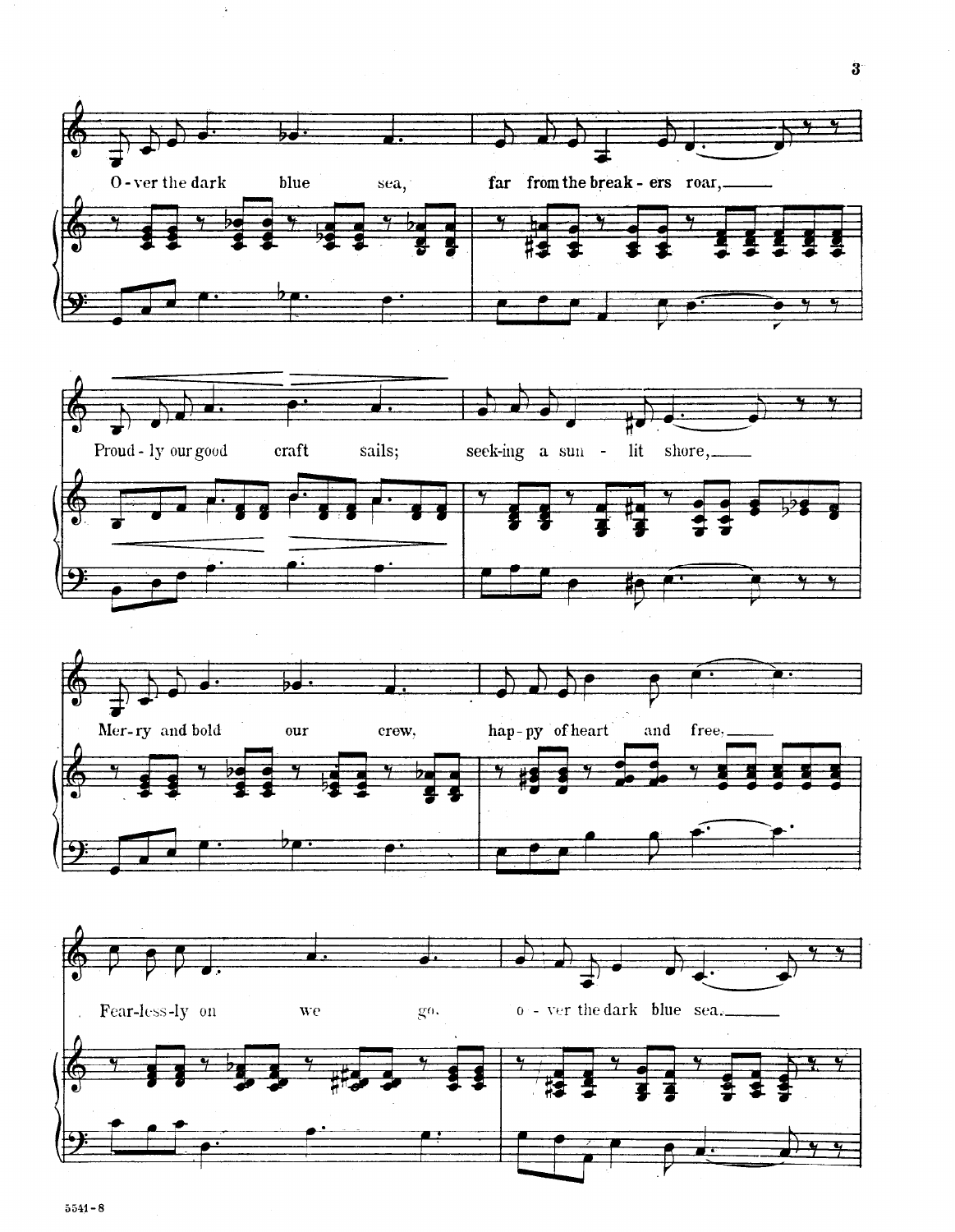

 $5541 - 8$ 

 $\overline{\mathbf{4}}$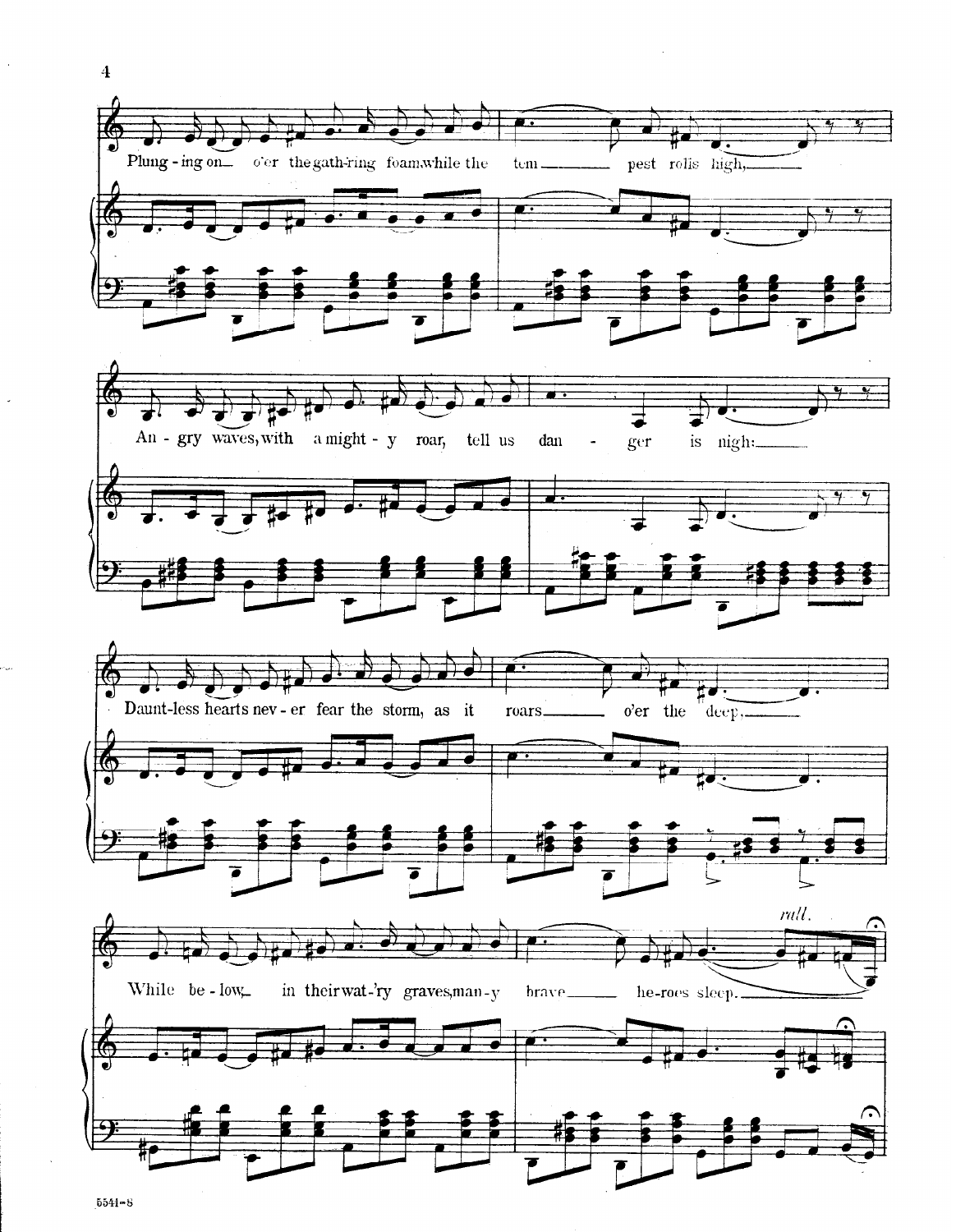

 $\hat{\phantom{a}}$ 

 $\sim$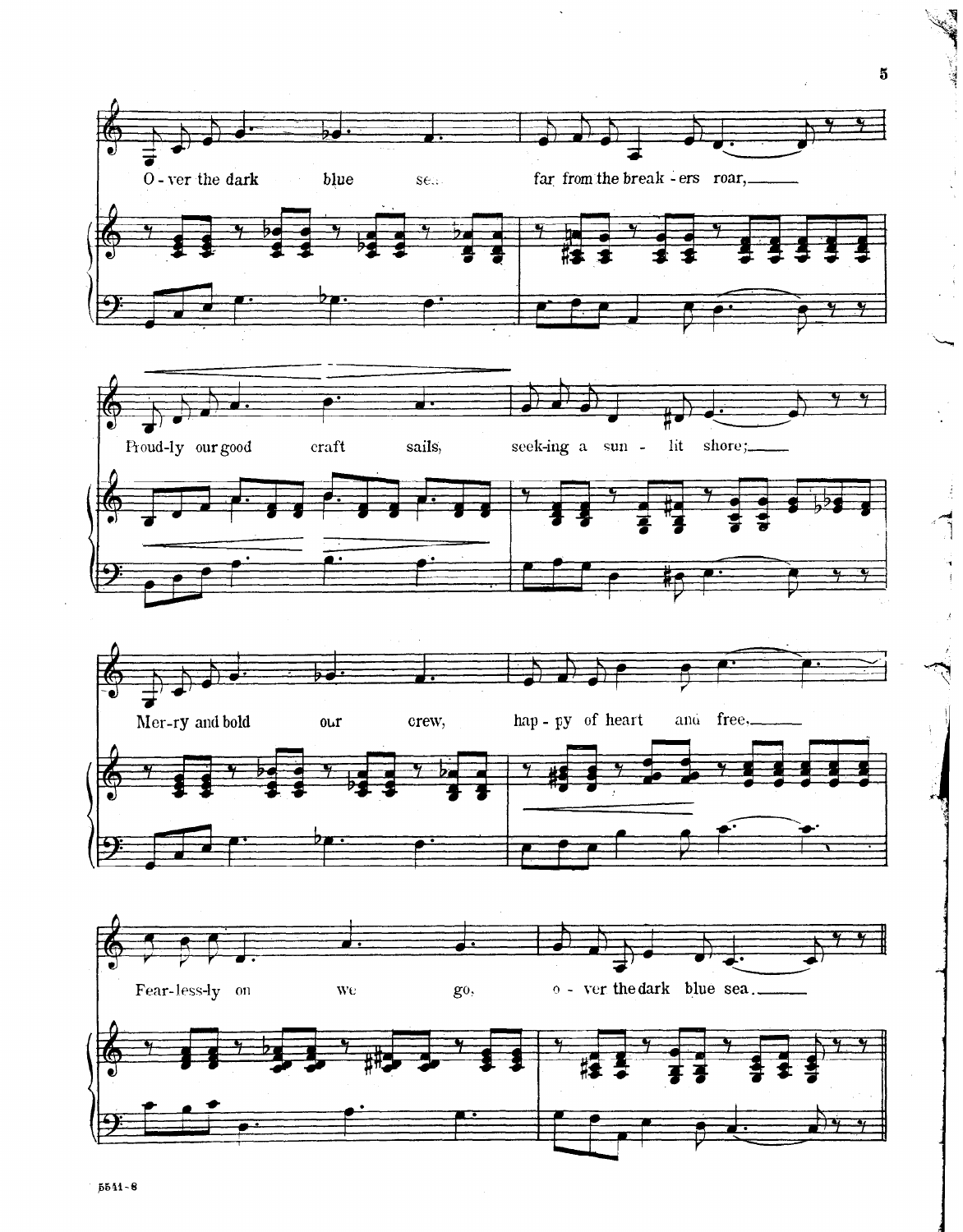

 $5541 - 8$ 

स्त्रहरू<br>अर्थ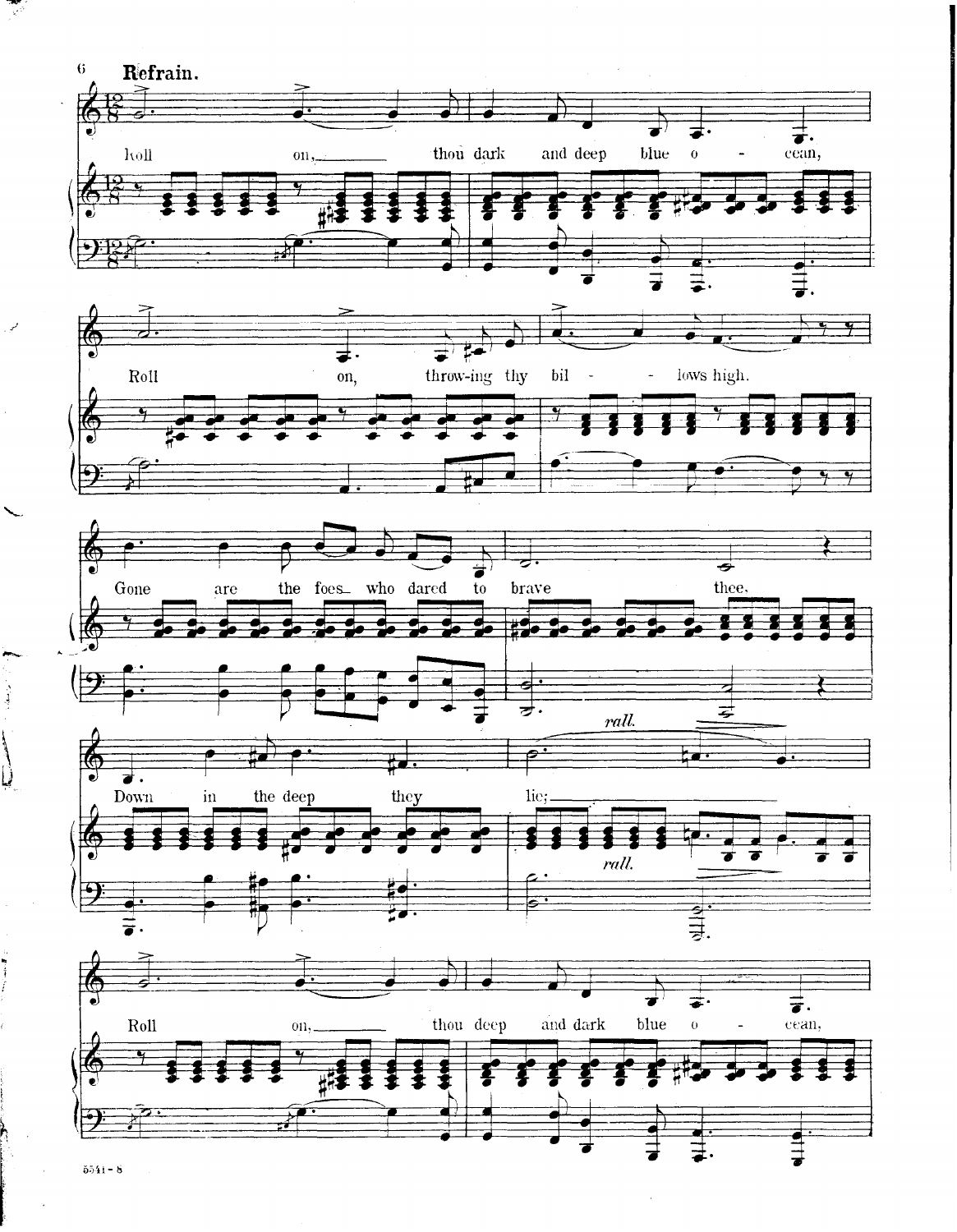

 $5541 - 8$ 

 $\pmb{\gamma}$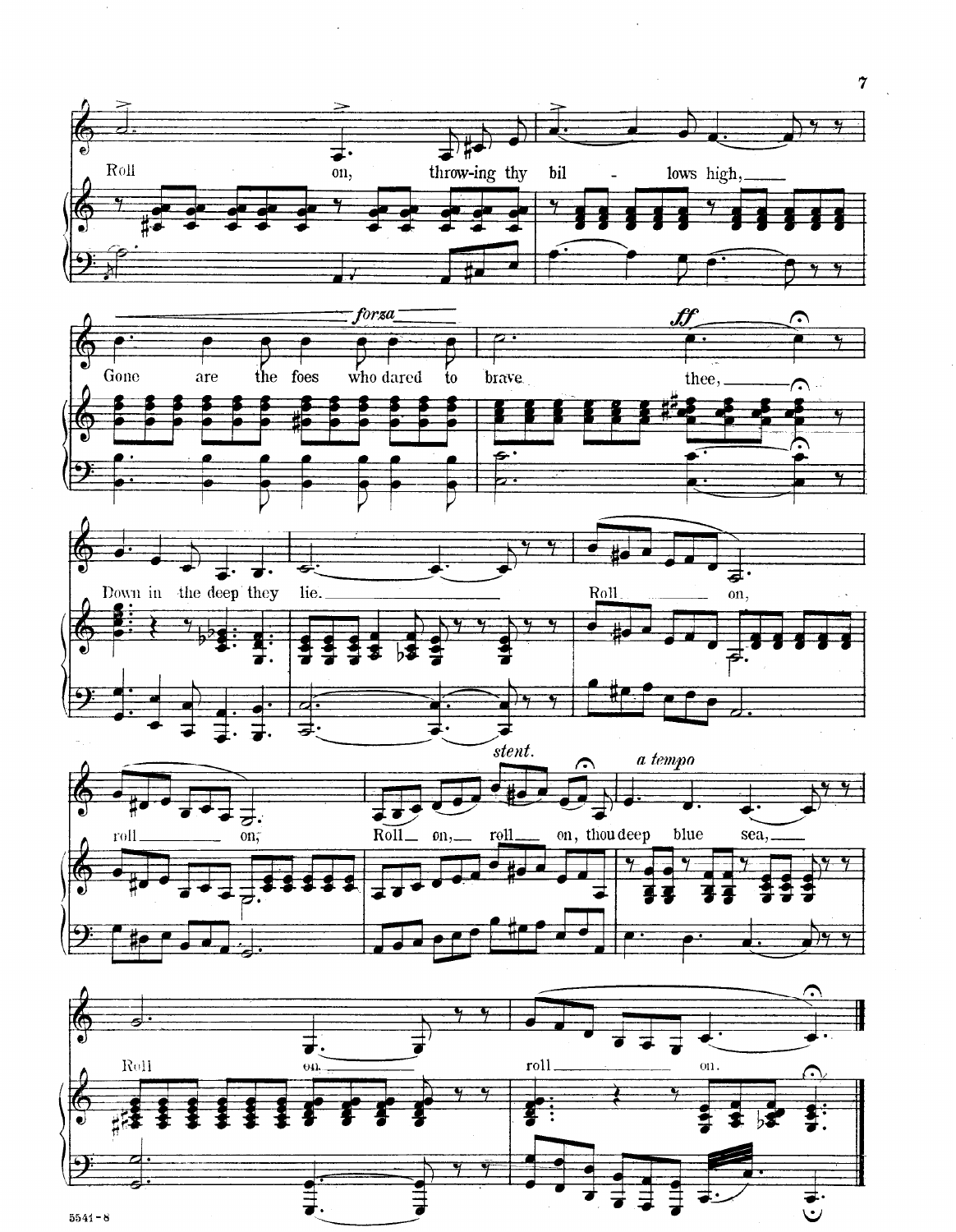## Roll On, Thou Deep and Dark Blue Ocean. Quartet.

H. W. PETRIE. Solo Voice. on, throwing thy thou deep and dark blue o - cean, Roll Roll  $01, \triangleright$ 'Tenor 1 II. Roll on. thou deep and dark blue o - cean, Roll on, throwing thy  $\mathbf{r}$  $\beta$ ass I II. bil - lows high. Gone are the foes who dared to brave thee, Down in the deep they bil - lows high. Gone are the foes who dared to brave thee, Down in the deep they rull. lie;. Roll on, thou deep and dark blue o - cean, Roll on, throwing thy rall. Roll thou deep and dark blue o - cean, Roll lie: on, throwing thy on,